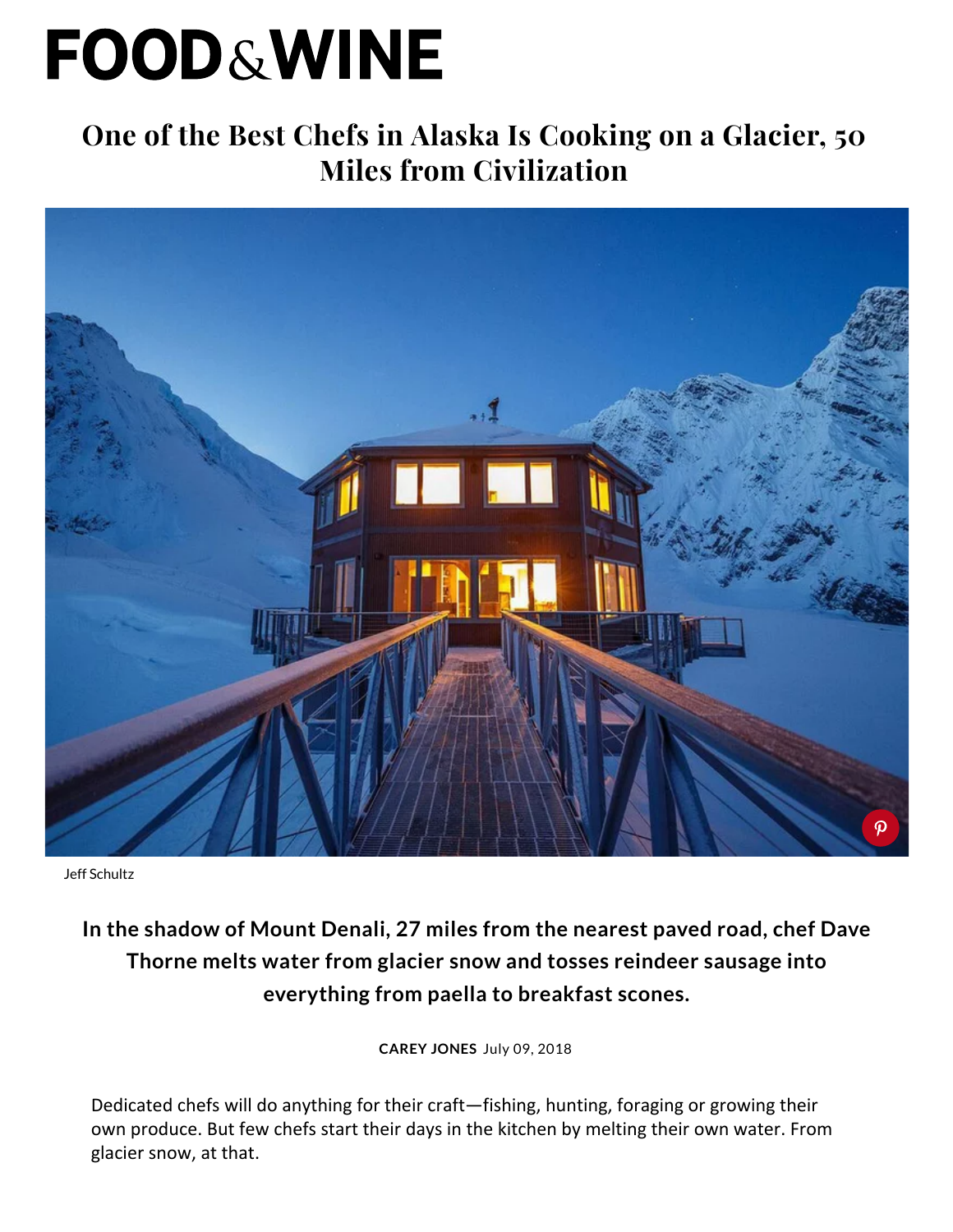Dave Thorne—known to many in [Alaska](https://www.foodandwine.com/travel/united-states/summer-berry-picking-alaska-trip) as "Delicious Dave," as he named his former catering company—is the resident chef at [Sheldon Chalet](https://sheldonchalet.com/), a new fiveroom hotel in the heart of [Denali National Park](https://www.nps.gov/dena/index.htm). Perched on a nunatak (rock outcropping) on the mighty Ruth Glacier, the chalet is 52 miles from the nearest town, 27 from the nearest paved road. Access is by air, and air alone.

It's impossible to overstate the remoteness. Guests arrive by helicopter and emerge over a mountain ridge to see a vast snowy amphitheater ringed by some of the tallest mountains in the Northern Hemisphere. In this endless landscape, a small rock outcropping is dwarfed by its surroundings—it's crowned by a building that seems smaller still. But as the helicopter nears the chalet, its clean, geometric form comes into view.

Until Sheldon Chalet's opening earlier this year, only the most dedicated mountaineers came to this stretch of Denali National Park. (If you wanted Champagne on the glacier, you'd have to budget the weight of a full bottle on the way in, and an empty bottle on the way out. The idea of eating anything more elevated than [trail mix](https://www.foodandwine.com/recipes/fruit-and-nut-trail-mix) or canned chili was only a pipe dream.) So it goes without saying that the logistical challenges Thorne faces just to get his job done aren't the kind most chefs face.

Invited into the kitchen to make a round of cocktails on a recent trip to the chalet, I asked if I could snag a lemon. "Sure," said Thorne, "but I've got three lemons for the next few days, and I won't be getting any more."

Every bag of flour, every halibut fillet, every raw Basque cheese arrives by plane, landing on a packed-snow airstrip half a mile across the glacier—and then it has to reach the chalet itself. "Once it's here, we put it on sleds, and sled it up 800 vertical feet from the airstrip, trying not to break the eggs or bruise the donut peaches."

"I turned into a mountaineering chef by default," Thorne says.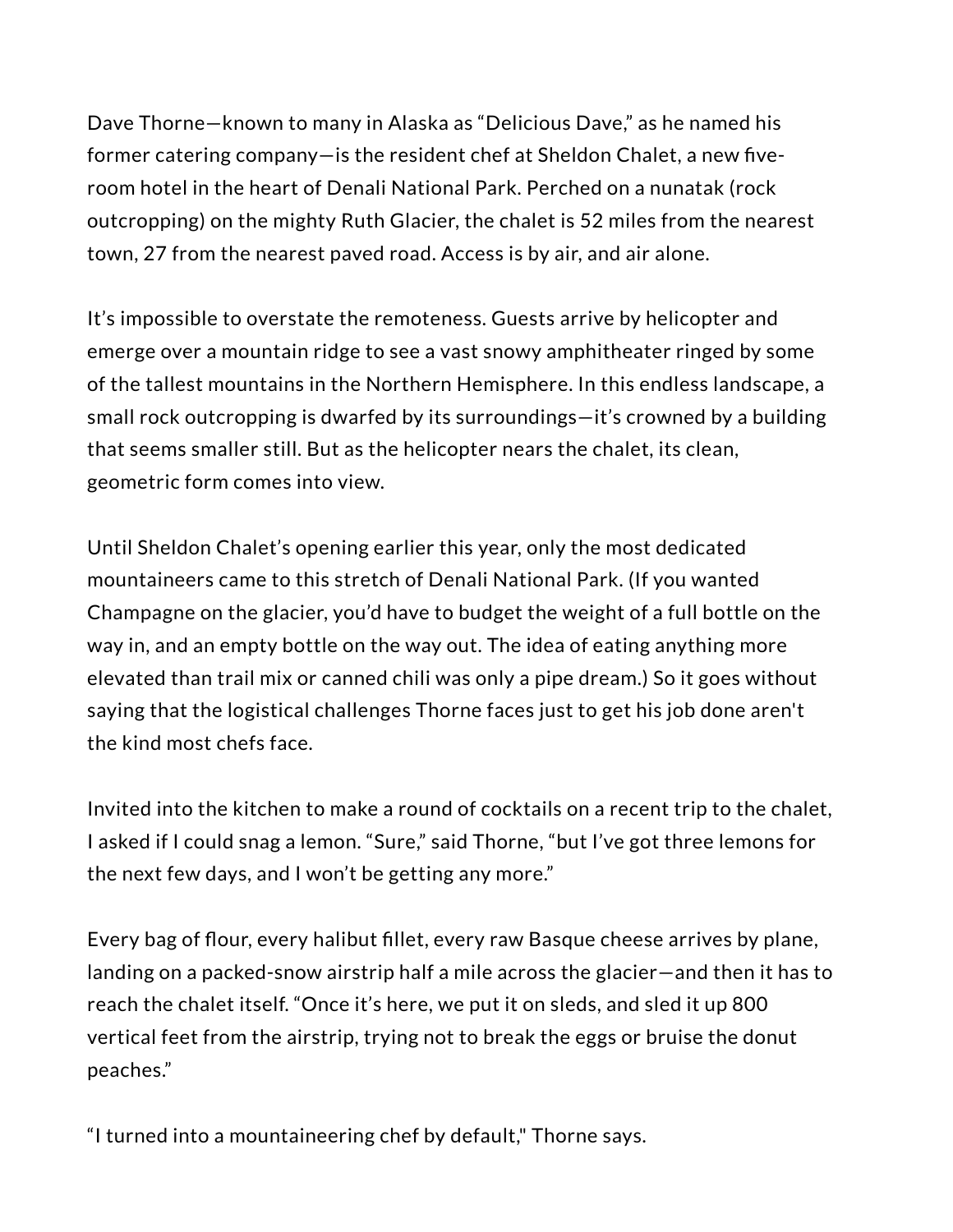Running water is perhaps the most basic requirement for a kitchen or a hotel, but at the chalet, it's something of a technical marvel. Thorne, the chalet's mountain guides, and property concierge Sissy Adams are tasked with melting water from glacier snow before each round of guests arrive, scooping up 40- to 70-pound totes of snow and hauling them up the nunatak, to a large tank that slowly drips water over the surface of the snow, helping it to melt evenly.

In all his work, Thorne's Alaska roots aid him considerably. He previously ran a produce delivery service called Alaska Root Sellers—a tattoo of its logo, a large and leafy beet, stretches up his arm—which helped him establish deep relationships with farmers and others in the region. It's through his trust in them that he can order sight-unseen.

"I have my hookups for local produce, foraged stuff, everything. It's inconvenient to get fun products to use up here, but I know the farmers who are giving me the fun stuff, so I can really do higher-echelon food."

The [seafood spread](https://www.foodandwine.com/seafood) on arrival—sweet Alaskan oysters, halibut ceviche, tiny spot shrimp, king crab, with Alaskan rhubarb cocktail sauce and local spruce tip  $m$ ignonette—is the first indication into the level of cuisine. Eating at Sheldon Chalet is to be constantly met with surprises, from the homey and comforting afternoon cookies, hot from the oven—to the borderline ridiculous—thermoses of sangria midway through a glacier trek.

Alaskan touches are everywhere, too. A charcuterie spread served after a glacier hike, along with cheeses from the Basque region and from Burgundy, includes a bresaola made from bison, which Thorne suggests guests pair with a blackberry saison from [Anchorage Brewing Company](https://anchoragebrewing.company/). It's all accompanied by fresh pickles from his Alaska forager—pickled fiddlehead ferns, delicate spruce tips, the allegedly-medicinal Devil's Club plant.

Formal dinners similarly take their cues from the state. Everyone overcooks halibut, so Thorne serves his nearly raw, draped on heated river stones the chef collected, such that the fish slowly cooks in front of you on the plate. "Eat it right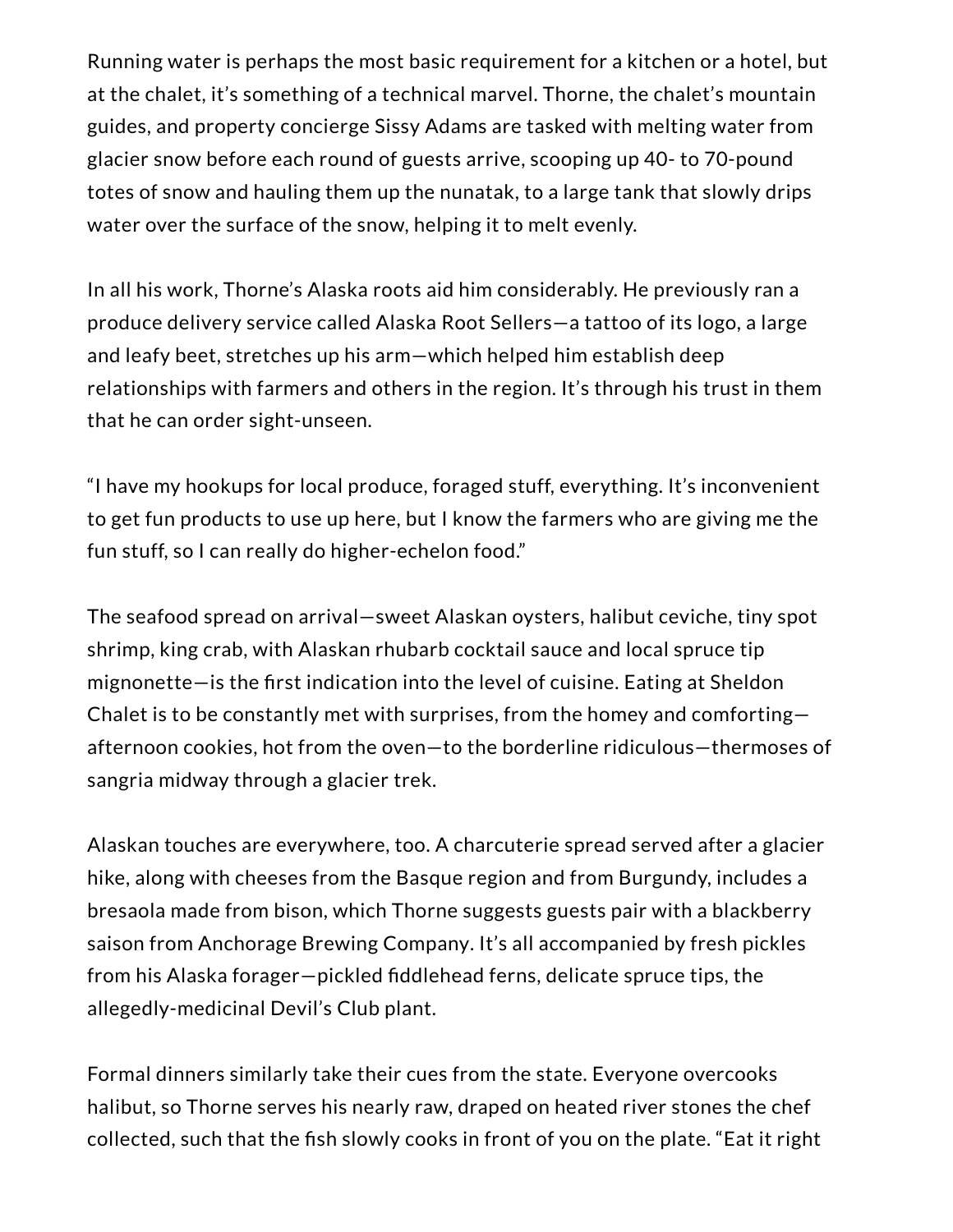away and it's rare. Or let it get to medium-rare, which keeps it delicate and doesn't dry it out."

He's a fan of moose—"Like a huge deer, with a beautiful clean flavor; I do a [Bordelaise-style](https://www.foodandwine.com/recipes/steak-bordelaise) braise using Alaskan blueberries and thyme, to mimic what the moose are eating"—and reindeer sausage, which might show up in a savory breakfast scone one day, in a paella the next.

Trained at the Culinary Institute of America, Thorne worked at restaurants in Alaska, Germany, and California before spending five years on the road as Neil Young's personal chef. He was chosen to cook for Obama on the then-president's 2015 Alaska tour, ("The dude was so cool, I was so honored; he loved the razor clams, the moose, everything we served him.") and for Justin Timberlake on the *FutureSex/LoveSounds* tour ("We did a barbecue at his parents' house one night; you should see the guy's trophy collection.").

All the while, Thorne ran his catering company back in Anchorage, and it was ultimately his reputation in culinary circles that led to his position up at the Chalet. "We met Dave through a mutual friend, the excellent Alaska sommelier Tom Laret," says Robert Sheldon, who built the property with his wife Marne Sheldon and sister Kate Sheldon. "We instantly fell for him."

Thorne's kitchen is compact but well-equipped: two convection ovens, a sixburner stove, all the gadgets (the [Cuisinart](https://amzn.to/2u2zBYj), the [Vitamix,](https://amzn.to/2m79TNW) the [Robot Coupe](https://amzn.to/2u4klKC)). But with a restless, almost giddy culinary imagination, he seems happy to work with far less. On days off, Thorne treks out into the crevasse field with the mountain guide Nikolai Windhal and the two dream up meals to serve out on the glacier and then strategize the logistics.

The latest project, which they'll enact in the next few weeks, is a full [bouillabaisse](https://www.foodandwine.com/recipes/bouillabaisse) dinner cooked out on the glacier, on a table dug into the snow. They'll lay down insulated blankets for dry seating, put out a full wine service. (Chilling the whites should be no problem.) Thorne will be right in the middle, cooking the seafood stew over a portable butane stove.